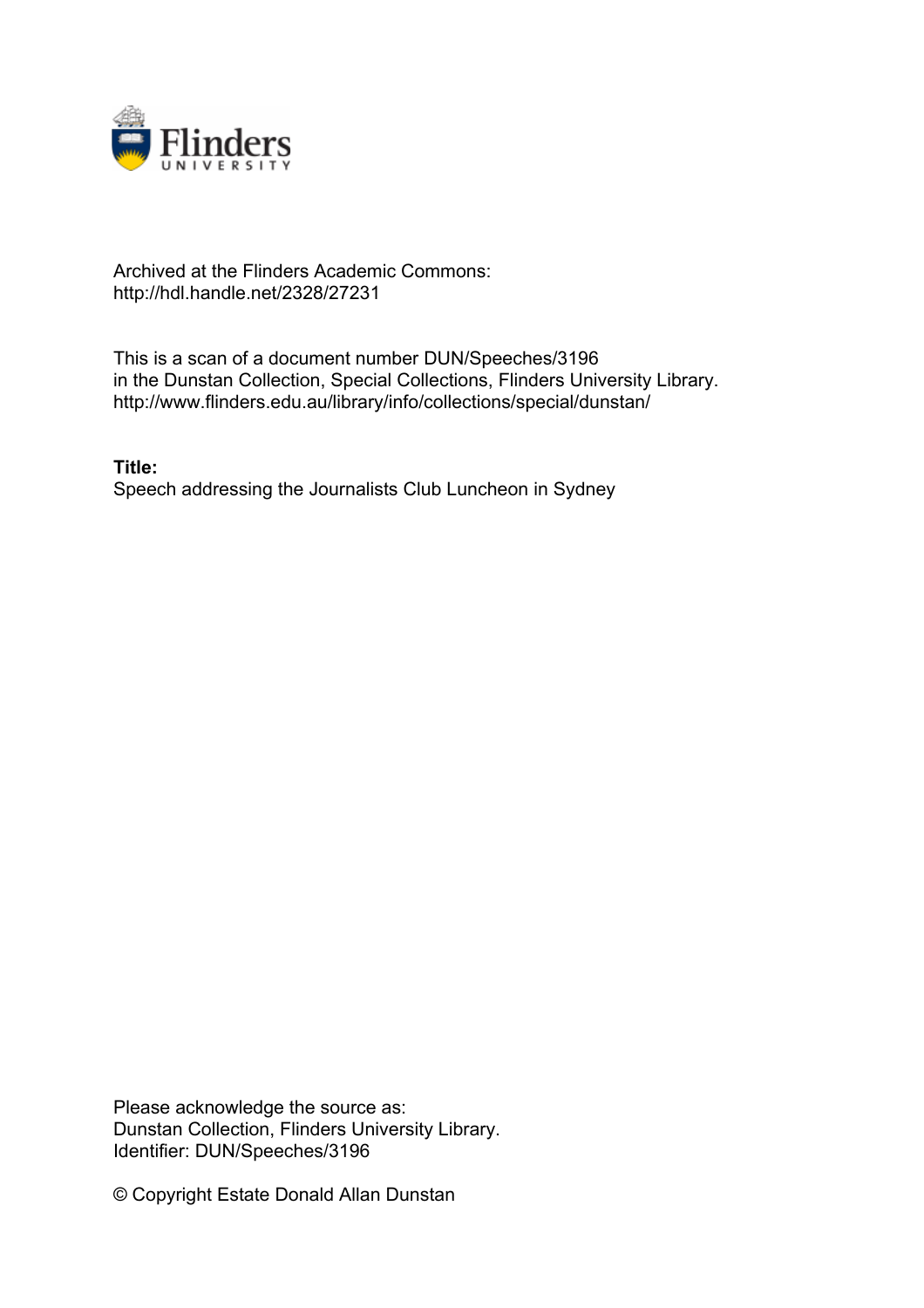SPEECH BY THE PREMIER, MR. DUNSTAN, ADDRESSING THE JOURNALISTS CLUB LUNCHEON IN SYDNEY, MONDAY, 3RD JULY, 1978

 $ed$  $q$ 

 $3/96$ 

: : • —— — .

Ladies and gentlemen of the Press,

In my more reflective moments, it sometimes occurs to me that the relationship between the Press and politicians is a somewhat curious one. Although it may not be particularly obvious in the purity and solemnity of our day to day encounters, there is a strange, almost Freudian, flavour to it. The journalist and the politician feed off one another. But the more they feed the more ravenous they become. At times it even becomes difficult to tell who is devouring whom. Or should it be who is monstering whom?

Perhaps we should be contemplating a classification system for that noble institution - the Australian Press conference. I seem to recall having been involved in one or two torrid little episodes this year which might not be considered quite right for display to teenagers at drive-ins. Certainly, if one is allowed to judge from the published results, they showed a distinct tendency to deprave and corrupt the thought processes of at least one or two of your colleagues in distant parts.

Be that as it may, I am sure you must in an occasional unguarded moment excuse us politicians for showing symptoms of the Procrustean complex - a state of mind brought on by the extreme trauma of seeing our priceless pearls of statesmanship, couched in language of the most exquisite clarity and elegance, and holding the key to our very survival, rudely crushed into three inches, single column on page six of the second fold. When our thoughts stride like giants on the public stage they seem to end up lashed to a minute bed while the exigencies of the media merrily lop off head, arms and legs and pay scant regard to the basic right of decent burial. On the other hand, when we ever so

Dunstan Collection, Special Collections, Flinders University Library.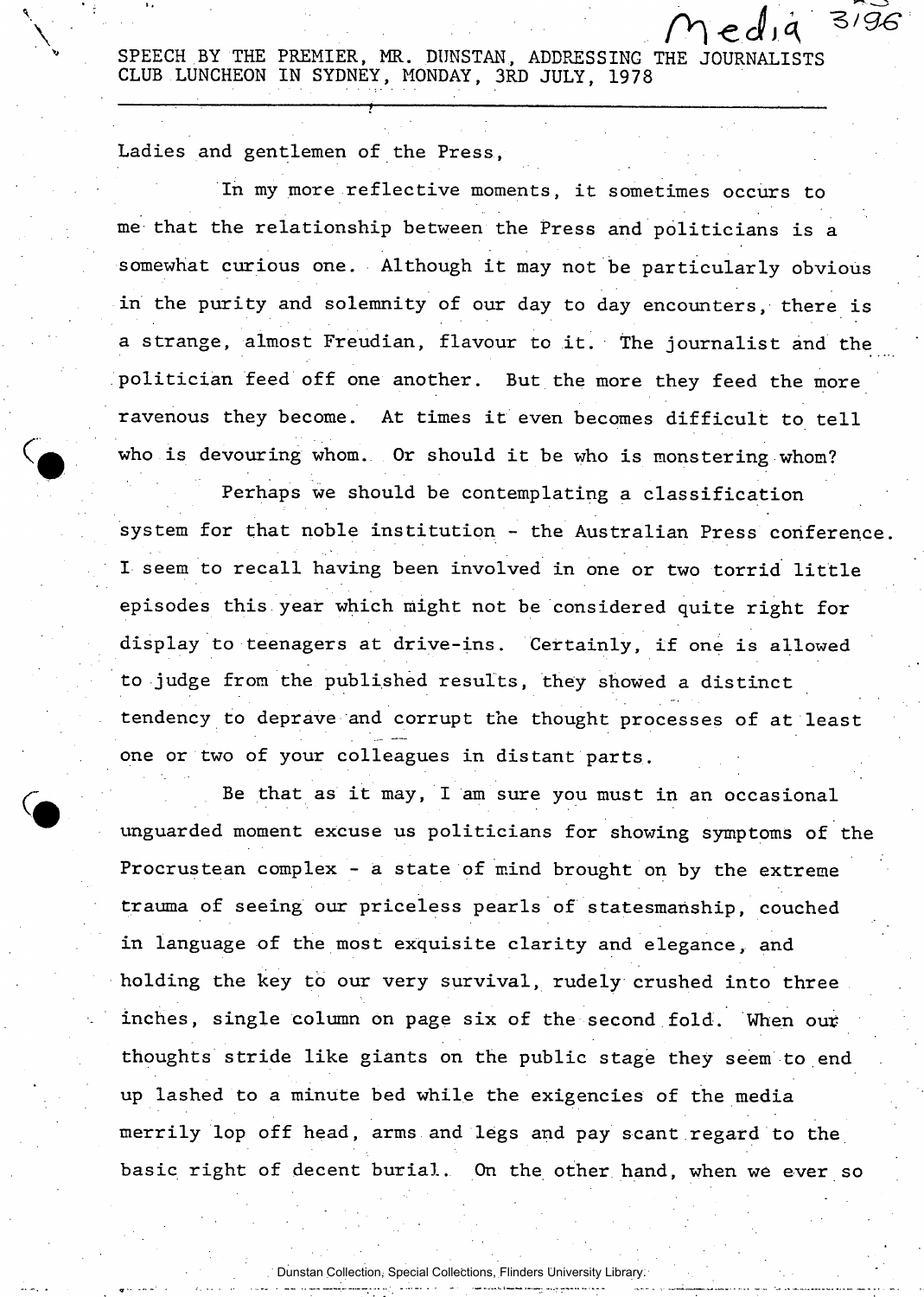rarely trot out a pygmy little thought of doubtful breeding, it is quite amazing to what embarrassing proportions it can be stretched.

No doubt you would prefer to draw on other parts of the classical tradition, and liken your task to that of Hercules in cleaning out the Augean stables. Certainly Hercules had a lot of shovelling to do before he got down to basics, but at least he wasn't dedicated to aiming each shovelful at a large and rapidly revolving fan.

Obviously, there is no archetypal image for the relationship between the politician and the Press, but I must admit as a ^ frequenter of gardens that I am rather taken by the example of the mating ritual of the praying mantis. As I am sure you will know already, for these elegant and lovable creatures to reproduce, it is essential for the female to devour the brain of the mating male. Apart from conjuring up an entire new dimension of meaning for one or two of the seven deadly sins, what a consummate expression that is of an unavoidable love-hate relationship. You will pardon me for not attempting to identify the respective roles of journalist and politician in the mating ritual.

More seriously, valuable advances have been made in rece! years in the contribution of responsible journalism to the conduct of public affairs in the Western world. We can point to many notable examples - the Watergates of Washington, perhaps even the Withers-gates of Canberra, to the media coverage of the Vietnam war, the Lockheed scandals, the thalidomide case in the U.K., the excesses of the mining boom in our own country. Without wishing to argue the toss as to whether it was the obvious frailties of public or corporate officials or the ever ready watchdog of the Press that started it all, it is obvious that a very important contribution has been built up by you and your colleagues in the media.

Dunstan Collection, Special Collections, Flinders University Library.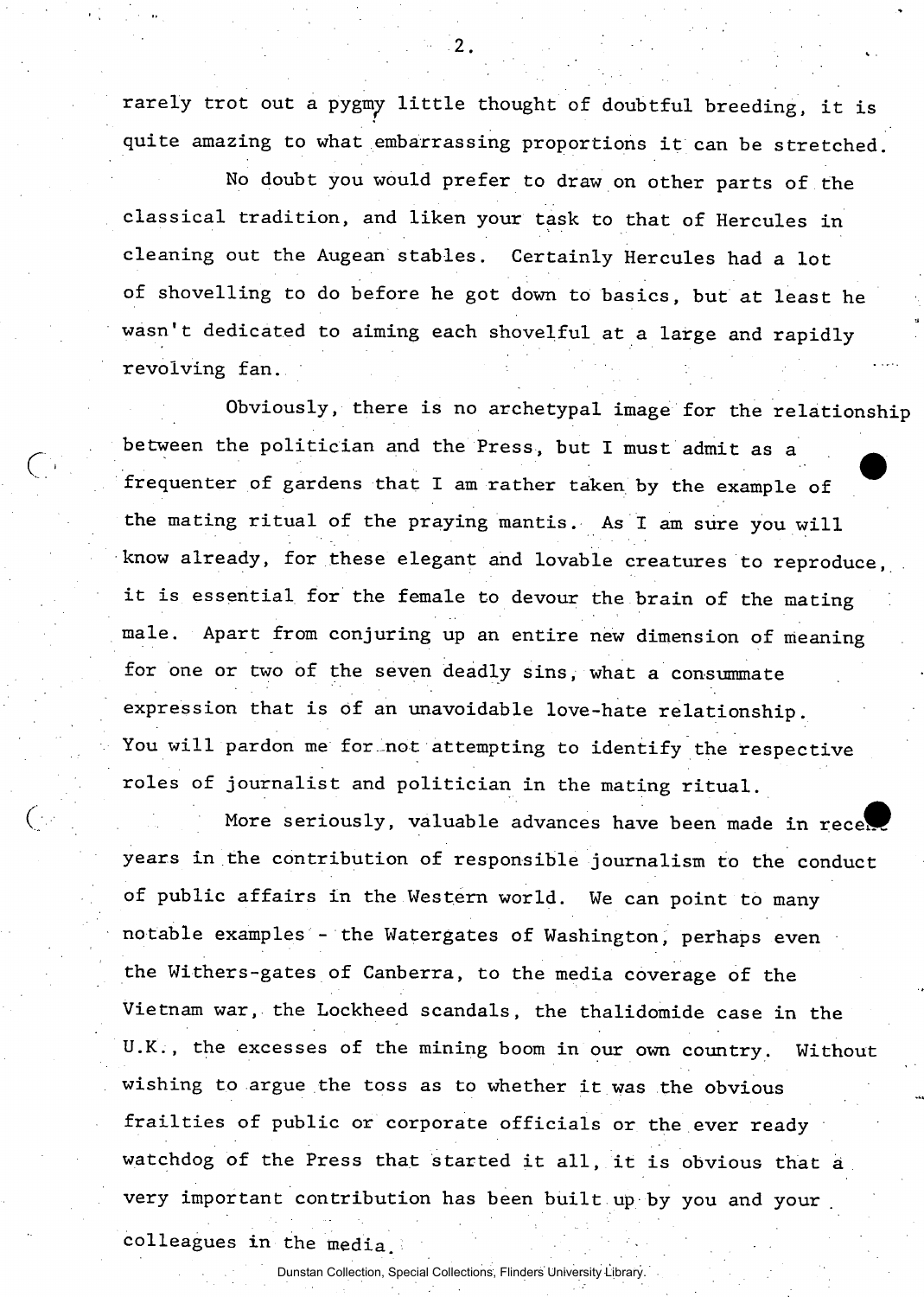It is, of course, nothing new for there to be critical media, nor even for the media to be critical in an enlightened, informed and constructive way. What has been new is the generality of this critical spirit and the sustained contribution that it has made over a period of years to a shifting emphasis in the conduct of public and corporate business.

At the best of times this advance must be regarded as fragile, needing little more than a series of errors of judgement, an excess of personal vindictiveness, some penny-pinching by Press management, or a little astute protection of friends by those who control the means of communication, to bring it all to nought, or at least something approaching nought.

Although there have been some shining examples of this improvement within Australian journalism, I think it is more than a jaundiced politician's eye that leads me to believe that the advance has been less significant and less positive in Australia than it could have been. I do not propose to attempt an analysis of the reasons for this - whether they be lack of resources made available for such work, lack of education or training, lack of understanding of the operations of Government and business, or simply the traditional Aussie anti-intellectualism.

What interests and concerns me more is the fact that this development, along with others, has tended to throw emphasis on. the outgoing actions of the Press, almost to the exclusion of examination of its inner workings and of the implications these developments have for the appropriate role of the Press in our society. Although there is the occasional flash of recognition of such a changing role shown by' the Australian media, I feel that fundamentally it is either not recognised or, being recognised, its implications have not been grasped.

Dunstan Collection, Special Collections, Flinders University Library.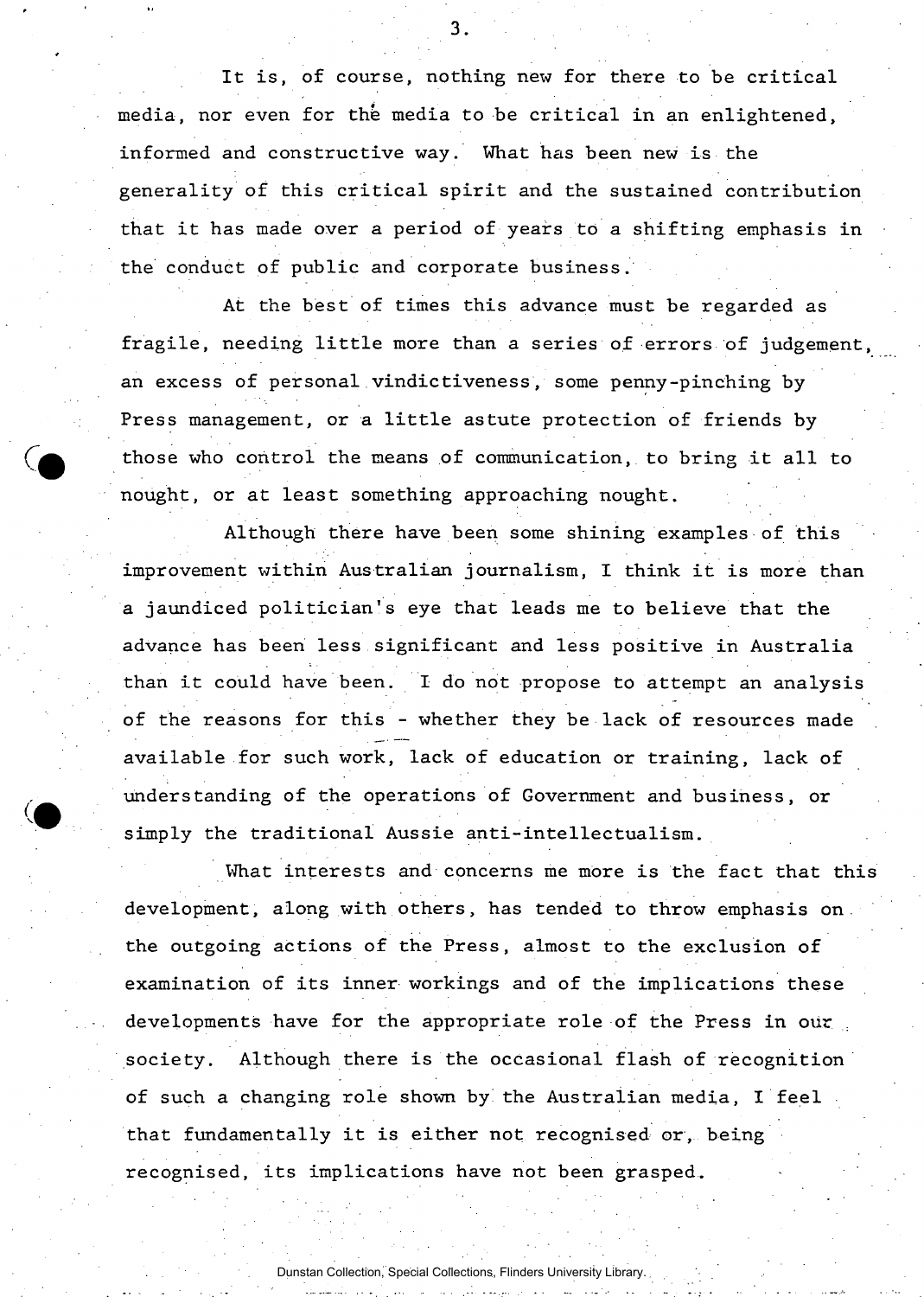If the Australian media are renowned for anything, it *t*  must surely be for their lack of serious introspection. There is nothing surer than the knee-jerk reaction of our Press barons to any suggestion that their activities in the public arena might do with some thorough, detailed and persistent examination by those outside. Indeed it is regrettable that the hallowed principle of the freedom of the press in a democratic society has been debased so many times by being wheeled out as a forward defence against any such threat of analysis. One must pause to congratulate Mr. Ranald MacDonald for his repeated statements on this score, and occasionally to blink with delight as Granny lifts her skirts and dares to flirt with the idea of letting the public have a closer look.

However, whether our organs of public opinion choose to acknowledge it publicly or not, I am sure at least the glimmerings of understanding must be there that the world has changed and the media have yet to change to catch up. I am not referring to the fairly consistent results, of the polls that show politicians and the Press vying for something close to bottom place in popularity with the general public. Except for the occasional aberration, that has been a stable feature for many years. What I do mean is that our papers, our radio stations, our television channels, by and large still concentrate on the old approach of gathering information, processing it according to their best judgement and disgorging it in the form they think most appropriate, touched only by the periodic need to drum up business with the occasional burst of blood and thunder, sex or scandal.

This is, of course, a tried and proven formula, and I am confident that it will be with us to a significant extent for as long as we have a free commercial Press operating in a democratic

Dunstan Collection, Special Collections, Flinders University Library.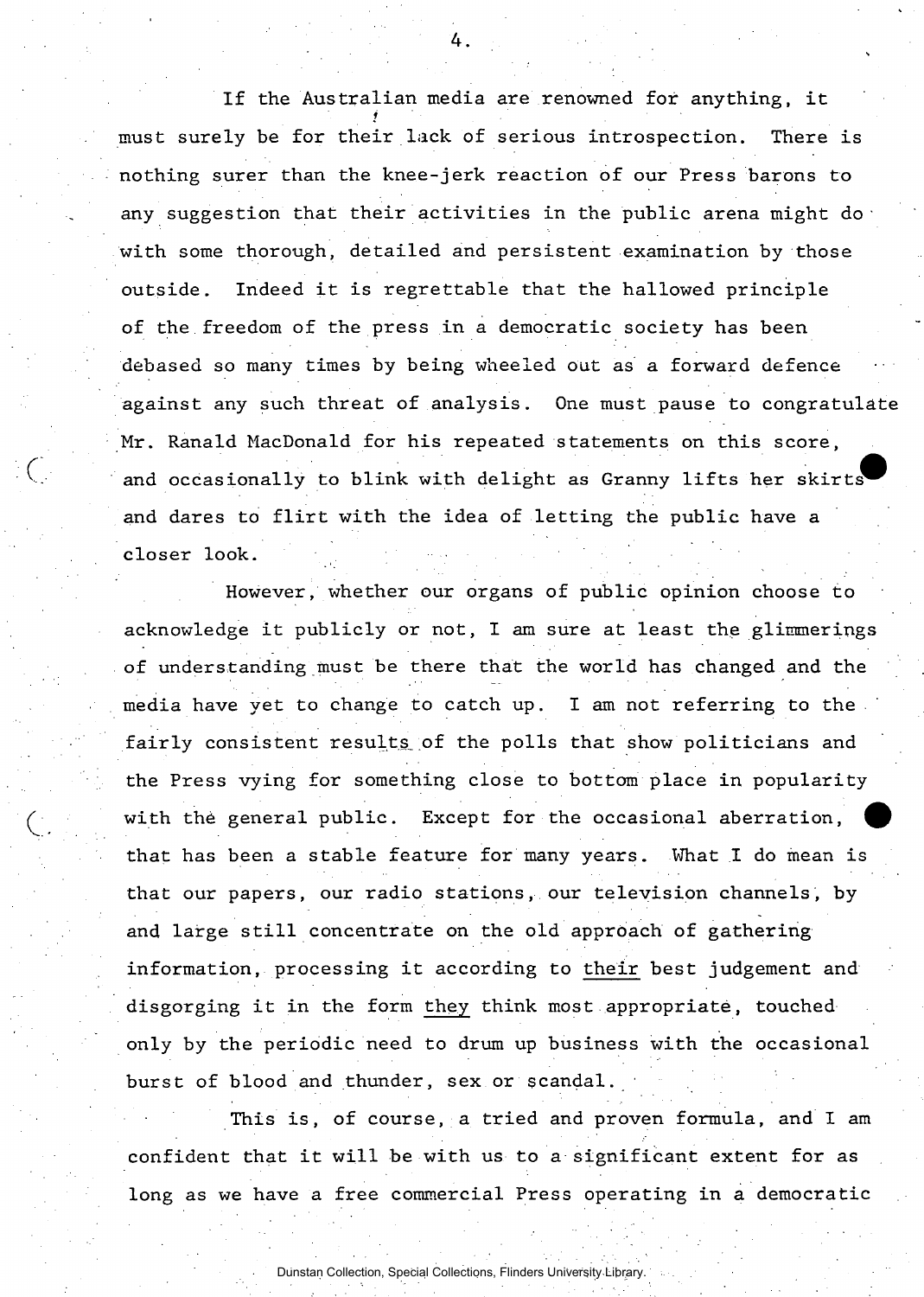society. But this is a paternalistic, even priestly approach to the dissemination of current information, when our society is the dissemination of current information of current information, when our society is  $\mathcal{C}$ moving steadily and distinctly away from acceptance of authority and distinctly away from acceptance of authority and and priestliness in their traditional forms. Even the sanctity of the medical profession is being questioned.

The citizen of today is increasingly well educated, articulate, critical, assertive of his or her rights. The days of swallowing the mixture as concocted by the communication media are not over, but they are surely numbered. Just as a new emphasis on the accountability of governments to the public has developed, so I believe there will emerge increasing demands for the media institutions to be accountable to their readers, listeners and viewers. -

I would hope that the right of a newspaper to comment freely and vigorously will never be impaired, but the increasing sophistication of the reading public must inevitably generate increasing demands that that freedom should be exercised responsibly crusading editors will be able to crusade, but more and more they will have to justify their crusades with more and better facts and arguments. Criticism of government will always be a popular sport, but to a far greater extent in the future that criticism will have to be argued and supported and justified to the public if credibility is to be maintained.

There are manifest exceptions in the Australian media, but far too often the apparently measured pronouncements of editorial columns or their shrill attacks are little more than a veil for hasty judgements or even sheer ignorance. The time will come - certainly gradually, and most probably haltingly, but it will come - when the editorialist's trenchant attack on a public programme, on economic policy, on perceived bureaucratic bungling

Dunstan Collection, Special Collections, Flinders University Library.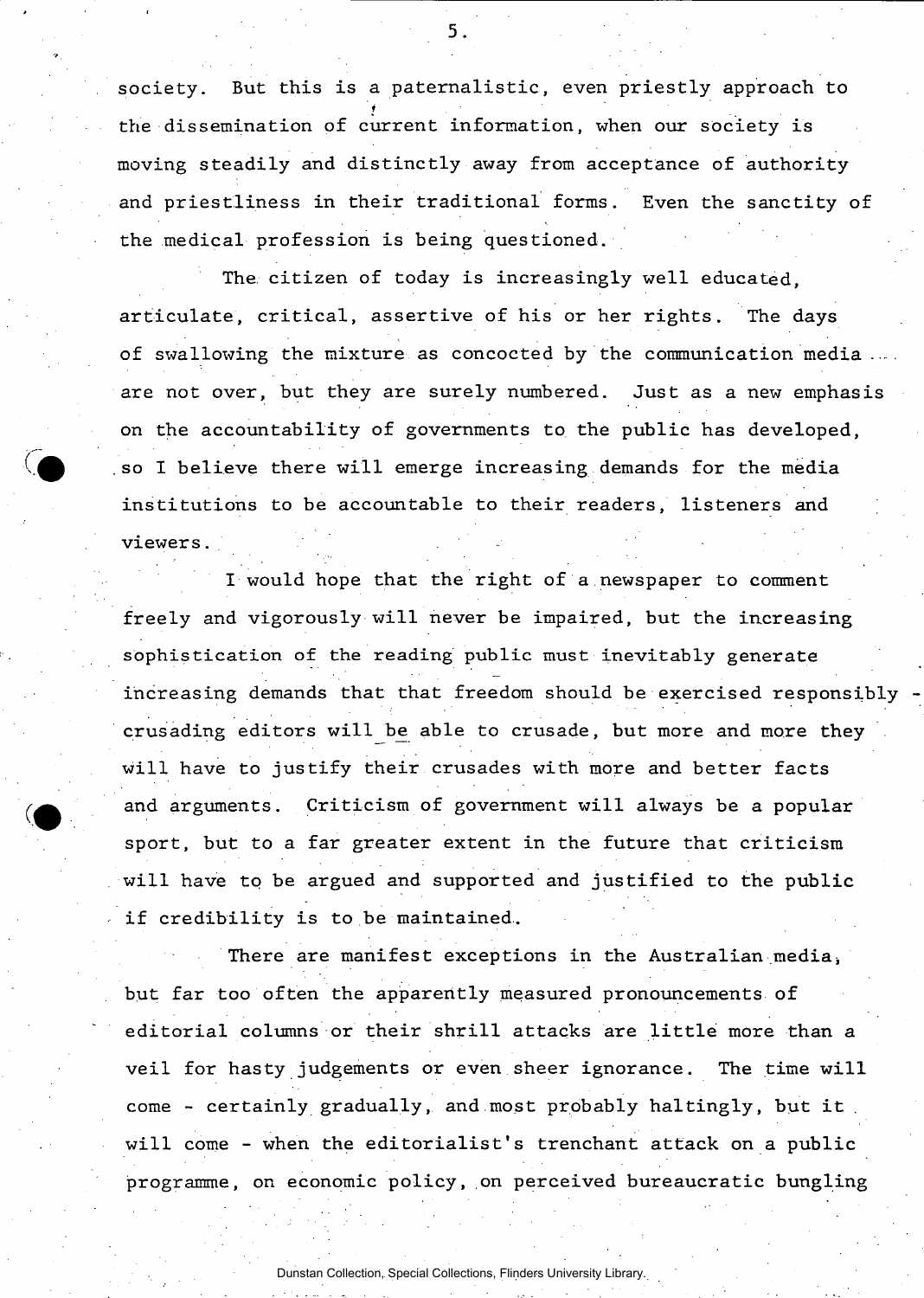will have to be accompanied at least by some small indication *t*  that the attacker knows what he is talking about and may even have some realistic comprehension of what practical alternative approaches to the question there may be. Fortunately our better publications strive towards such a goal, but there are very many more which do not. The trend to public accountability will help change that.

To be blunt, there are many occasions in which the editorialist does nothing less than assume the role of the politician or propagandist - unelected and unaccountable in any formal sense to any but his employers. If the public is wanting ^^ to make its politicians and public officials more accountable, it is inevitably going to extend the bounds of accountability to this area as well.

This, of course, is all very prophetic. There is, however, another aspect of the sophistication of community attitudes which is already upon us - and to which governments and the media have, yet to adapt. This is the growing assertion of the individual's right to be involved in decisions affecting him, and the accompanying right to have access to and even some measure of control over the information which is relevant to those decisions. The right to air one's views to an audience rather greater than is likely to gather in passing for a street corner orator is also being demanded - the right to express views without the intervention of the many filters built into the procedures of. the established media.

This has long been recognised in the letters-to-the-editor columns - and even in the news columns if you are sufficiently influential or bizarre to justify it. Many United States papers have tried to open up their pages a little with innovations in this area - phoned-in comments, regular space for the airing of

Dunstan Collection, Special Collections, Flinders University Library.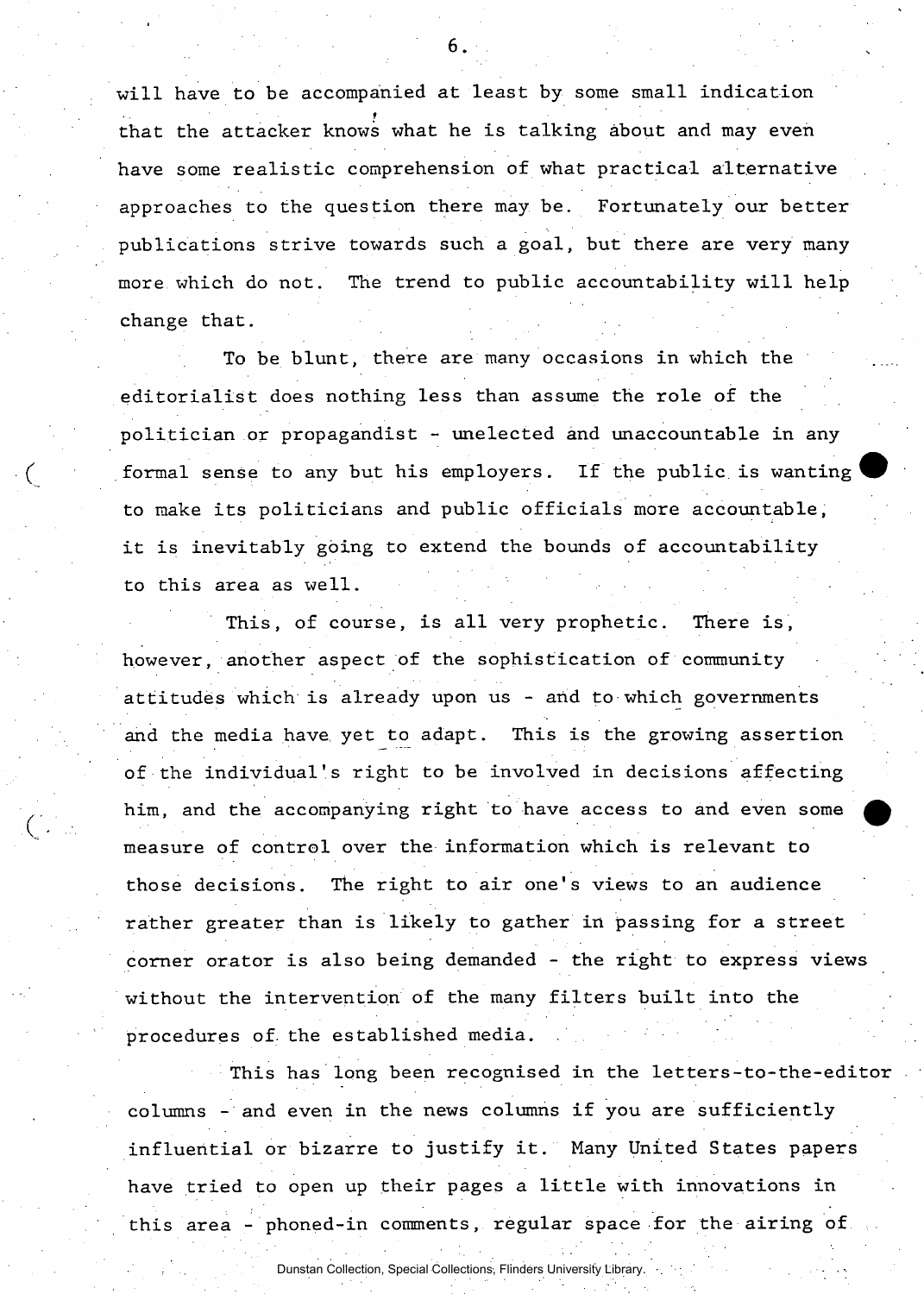alternative views, rebuttals of their own editorials, even, in-house ombudsmen to help keep themselves honest and fair. Despite some efforts by the "Age", there is little to parallel that here. And in any case, such attempts, however worthwhile or well-intended, have only a marginal effect on the basic character of the established media..

Talk back radio came along with great promise, and even brought some high points of achievement, but has shown an unnerving tendency to sag back into debilitating boredom. It is only with access radio, community cable TV, the various forms of community access or community involvement media that we approach a range of responses to emerging community needs that start to look promising. At this stage of their development, the disasters, deficiencies and disagreements may seem at times to outweigh the benefits. It is certainly true that the excesses of early experiments with these forms have been rather more spectacular than the enduring lasting lessons which have been learned. It is still much too early to be able to pick-out with any confidence the basic pattern of future developments in this area. But it is clear that in their basically more open and flexible character, in their generally smaller scale and potential to relate more effectively to sub-groups with special needs or interests, in their capacity to respond to changing needs and circumstances, the various forms of community media offer a selection of channels for information and opinion of the broad type needed by communities seeking more involvement, more debate about issues affecting their everyday lives, and more responsive and accountable performance by local elected and appointed officials.

It may be quite some time before the pattern of this development emerges. But I would venture to suggest that within it there will be what may seem to be a surprising emphasis on the

Dunstan Collection, Special Collections, Flinders University Library.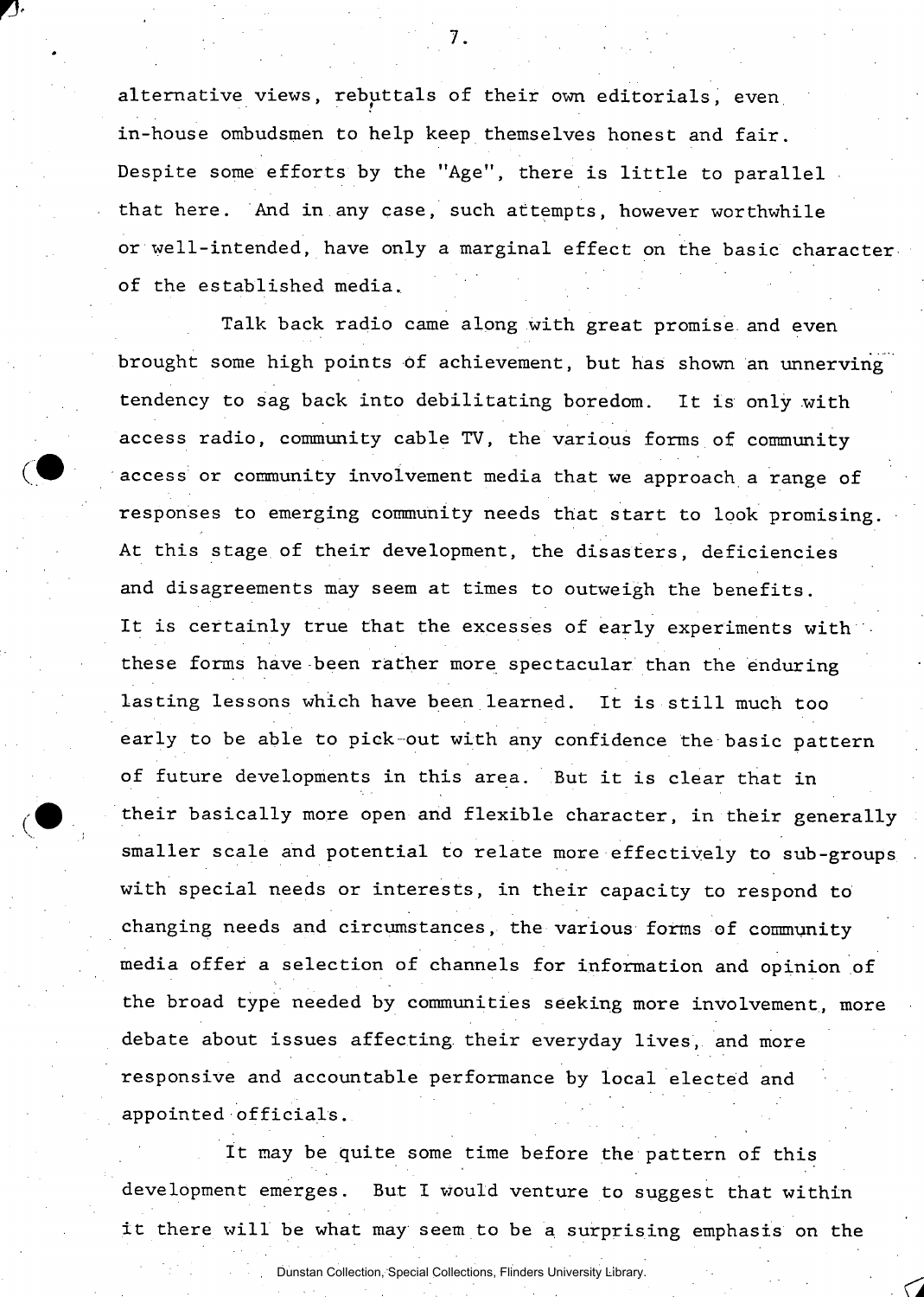use of the various forms of print media. The electronic media *t*  bring with them a certain excitement, immediacy and impact which can be very important in a local community's. affairs. But from the approaches being made to my Government, and I presume to others, there is a strongly increasing interest in print with its advantages of cheapness, durability, ability to reach a diverse and scattered audience, greater certainty that the information has physically reached the desired audience, and capacity for simple, quick reproduction on demand.

This is all the more interesting, coming as it does after the earlier flushes of excitement about community action, participation, information networks and the building up. of grass roots power structures - all of which have now been tempered by a good deal of practical experience, not to mention three years of conservative national government. Groups wishing genuinely to make advances in the areas of community development and information are.faced with a number of physical, financial and institutional obstacles which will not be easy to overcome. One way may be through establishing some form of pooling arrangement by which capital and technical costs may be spread more widely so that better quality and more versatile equipment may come within their reach. Such an arrangement would not necessarily be easy, but some of the attempts at community involvement in radio and television have shown that workable arrangements are possible.

Whatever the technical and organisational questions turn out to be, the clear fact remains. There has been and there is continuing a devolution of attention to the local level. Special interest ethnic and local community groups are among the most vigorous contributors to public debate and action. This is not only challenging the traditional modes of public decision-making and administration, and forcing change. By its very nature, it is

Dunstan Collection, Special Collections, Flinders University Library.